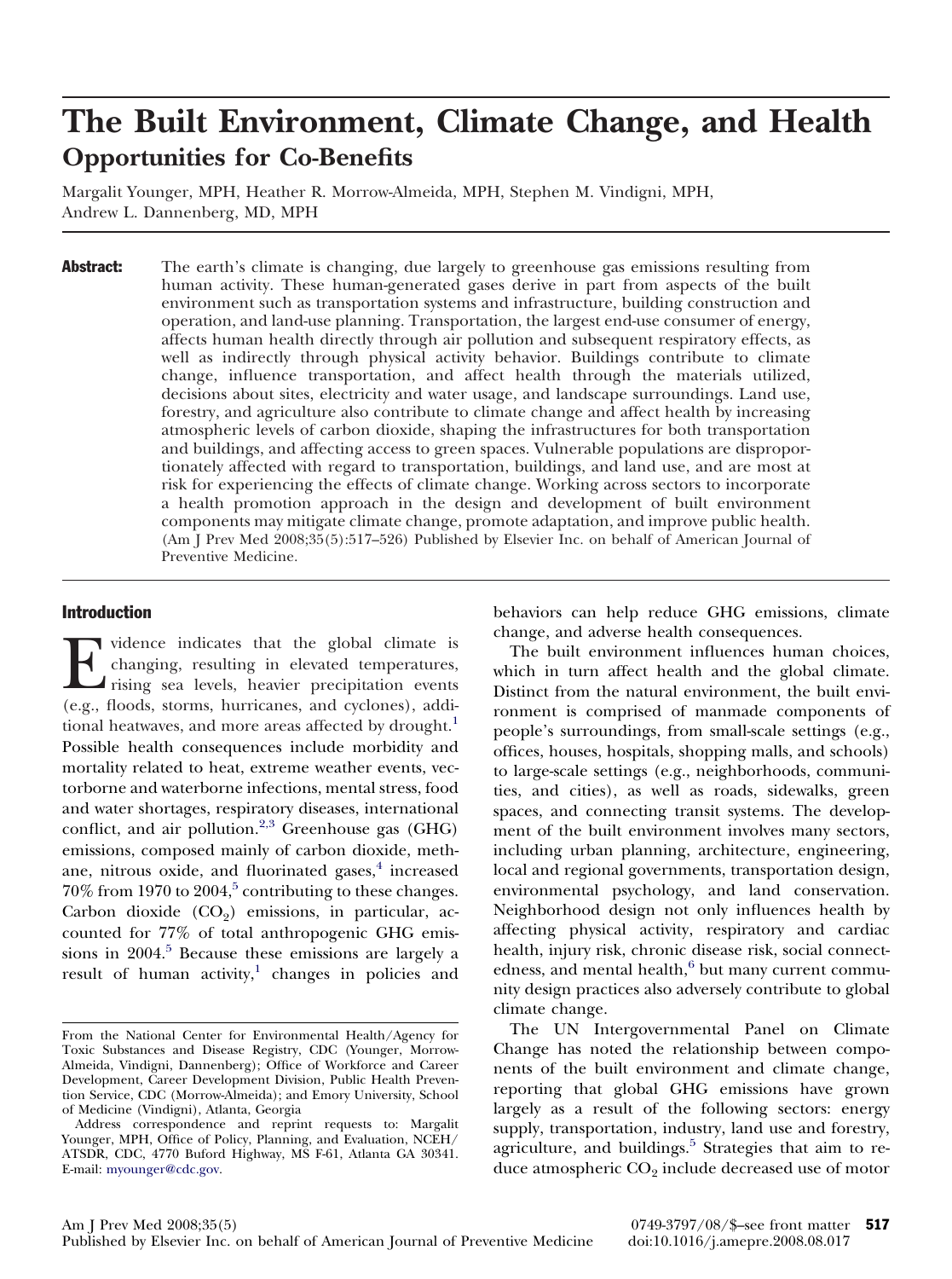vehicles, increased energy efficiency in buildings, and reduced deforestation.[7](#page-7-0) Based on these strategies, the current study focuses on three built environment components: transportation, buildings, and land use (including forestry and agriculture).

These aspects of the built environment may disproportionately affect vulnerable populations, such as children, the elderly, people with disabilities, racial and ethnic minorities, and people of low SES, particularly when effects on health are not incorporated into built environment decision making. These populations are also among the groups most susceptible to health effects caused by climate change. $8$  The health effects experienced by vulnerable populations are highlighted in this article.

Because the built environment constitutes an important contributor to climate change and health outcomes, alternative practices offer opportunities both for improved health and reduced climate change. This article presents the current evidence and potential co-benefits of alternative practices, and illustrates built environment strategies that minimize the effects of climate change and improve health [\(Table 1\)](#page-2-0). Opportunities for partnerships between health sectors and non–health sectors sharing similar goals are also examined. Finally, next steps and areas for further research are suggested.

# **Transportation**

Transportation, a key feature of the built environment, encompasses roads, highways, airports, railroads, public transit, ports, and bicycle trails, as well as the interaction of these systems with cities and communities. Transportation accounted for 28% of total U.S. GHG emissions in 2006, of which 94% was from energyrelated CO<sub>2</sub> emissions. Furthermore, transportation was the largest end-use sector producing energy-related  $CO<sub>9</sub>$  emissions in 2006, nearly all of which was caused by petroleum combustion.<sup>[9](#page-7-0)</sup> Three aspects of the transportation sector contribute to GHG emissions: fuel efficiency of vehicles, carbon content of fuel, and vehicle miles traveled.<sup>[10](#page-7-0)</sup> Of these, vehicle miles traveled affects GHG emissions directly through the built environment.

Transportation infrastructure and systems affect both GHG emissions and public health. Transportation patterns are related to pedestrian and motor vehicle fatalities and nonfatal injuries. $11$  Motor vehicle crashes account for more than 40,000 deaths and almost 3 million injuries a year in the  $U.S.<sup>12</sup>$  $U.S.<sup>12</sup>$  $U.S.<sup>12</sup>$  In addition, injury rates among pedestrians and bicyclists are higher in the U.S. than in Germany or the Netherlands, although Germany and the Netherlands have substantially greater rates of walking and bicycling.<sup>[13](#page-7-0)</sup> By reducing distances between destinations and decreasing vehicle miles traveled, transportation designs can be altered,

thereby affecting injury rates among drivers, pedestrians, and bicyclists, as well as climate change.

Climate change and air quality have an interactive relationship. Climate change affects air quality by altering local weather patterns, such as temperature and wind speed, which affect the distribution of air pollution. Anthropogenic sources of air pollution (e.g., motor vehicles) promote climate change through their emission of  $CO<sub>2</sub>$ , volatile organic compounds (VOCs), and nitrous oxide.<sup>[14](#page-7-0)</sup> The combination of VOCs, nitrous oxide, and sunlight form ozone and smog, which are harmful to health.<sup>[15,16](#page-7-0)</sup> Although no direct health effects are attributed to increased ambient levels of  $\mathrm{CO}_2$ ,<sup>[17](#page-7-0)</sup> high concentrations of indoor  $\mathrm{CO}_2$  are associated with drowsiness, headaches, poor concentration, and increased heart rate; and extremely high concentrations of  $CO<sub>2</sub>$  (>5000 parts per million [ppm]) potentially lead to oxygen deprivation and serious health effects.<sup>[18](#page-7-0)</sup> Other byproducts of fossil fuel combustion (e.g., ozone and fine particulate matter) contribute to air pollution and associated respiratory illnesses.[14,19,20](#page-7-0)

Exposure to air pollutants is linked to chronic ob-structive pulmonary disease hospitalizations,<sup>[21](#page-7-0)</sup> respiratory and cardiovascular morbidity and mortality, $22$ acute asthma care events,<sup>[23](#page-7-0)</sup> diabetes mellitus preva-lence,<sup>[24](#page-7-0)</sup> lung cancer risk,<sup>[25](#page-7-0)</sup> birth defects,<sup>[26](#page-7-0)</sup> lung impairment, fatigue, headaches, respiratory infections, and eye irritation.[20](#page-7-0) Air pollution health effects are particularly associated with SES and age. Asthmatic children living in areas with low SES were found to be more affected by air pollution than asthmatic children in high-SES regions.<sup>27</sup> Emergency room visits for air pollution– related asthma were highest among young children and the elderly.<sup>[28](#page-7-0)</sup> Thus, increased exposure to air pollutants, which climate change may intensify, can exacerbate respiratory illnesses for those most vulnerable, such as children, $29$  athletes, asthmatics, and people with cardiac or pulmonary conditions.<sup>[14](#page-7-0)</sup>

Transportation infrastructure affects physical activity as well. A study of five pedestrian and bicycling trails in Nebraska found the average cost per user in 2002 was \$235, but resulted in medical cost savings of \$622 per person from engaging in physical activity.<sup>[30](#page-7-0)</sup> Trails offer multiple co-benefits, by improving physical activity levels, providing alternative transportation routes, and preserving green space. Walking, bicycling, and using mass transit (which often includes walking) for commuting purposes can increase physical activity,  $31,32$ which in turn enhances psychological well-being and reduces risks of mortality, cardiovascular disease, stroke, colon cancer, diabetes mellitus, and depression.[33](#page-7-0) Less time in automobiles reduces exposure to busy traffic and "road rage"[34,35](#page-7-0) and decreases the likelihood of obesity,<sup>[36](#page-7-0)</sup> while simultaneously reducing GHG emissions.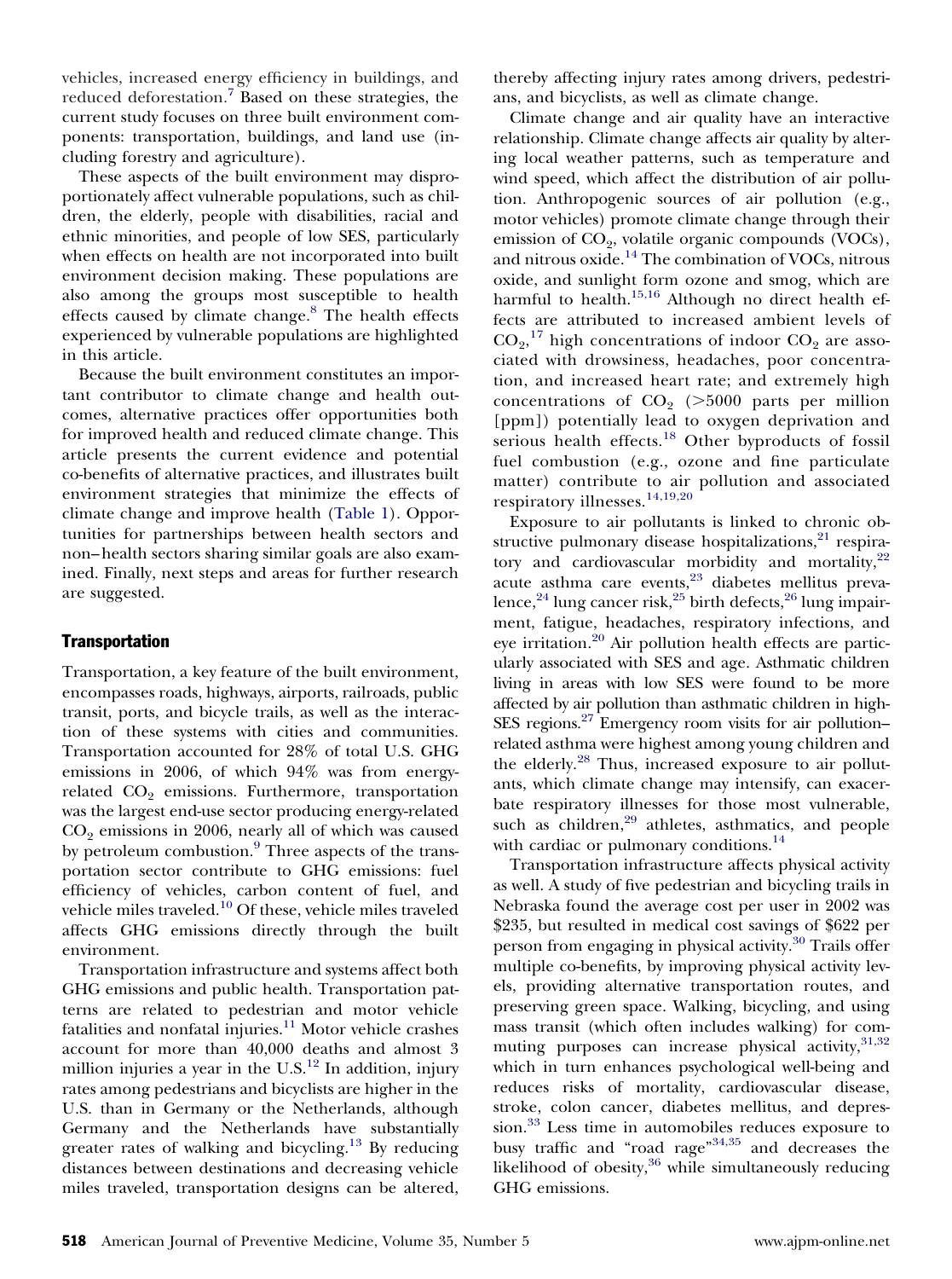#### <span id="page-2-0"></span>**Table 1.** Relationships among the built environment, climate change, and health

| <b>Built environment</b><br>category   | Link to greenhouse gas<br>emissions and climate change                                                                                                                                                                                                                                                                                            | <b>Built environment strategies</b>                                                                                                                                                                                                                                                                                                                                                                                                                                                                                                                                                                                                                     | <b>Impacts</b>                                                                                                                                                                                                                                                                                                                          | <b>Health co-benefits</b>                                                                                                                                                                                                                                                                                                                                                                                                               |
|----------------------------------------|---------------------------------------------------------------------------------------------------------------------------------------------------------------------------------------------------------------------------------------------------------------------------------------------------------------------------------------------------|---------------------------------------------------------------------------------------------------------------------------------------------------------------------------------------------------------------------------------------------------------------------------------------------------------------------------------------------------------------------------------------------------------------------------------------------------------------------------------------------------------------------------------------------------------------------------------------------------------------------------------------------------------|-----------------------------------------------------------------------------------------------------------------------------------------------------------------------------------------------------------------------------------------------------------------------------------------------------------------------------------------|-----------------------------------------------------------------------------------------------------------------------------------------------------------------------------------------------------------------------------------------------------------------------------------------------------------------------------------------------------------------------------------------------------------------------------------------|
| Transportation                         | • Fuel consumption<br>associated with personal and<br>commercial vehicle use<br>• Number of vehicle miles<br>traveled per capita<br>• Long distances between<br>homes, jobs, schools, and<br>other destinations<br>• Long distances from farm<br>and factory to market                                                                            | • Increase proportion of people<br>and goods transported on<br>rails rather than roads<br>• Promote telecommuting<br>• Decrease air travel<br>• Decrease distances between<br>destinations (denser and<br>mixed-use development)<br>• Increase facilities and<br>opportunities for transit use,<br>walking, and bicycling<br>• Promote safe routes to school<br>programs<br>• Promote use of food and<br>goods from local suppliers<br>• Develop infrastructure for<br>alternative fuel generation<br>and distribution                                                                                                                                  | • Improved air quality from<br>reduced motor vehicle<br>emissions<br>• Increased physical activity<br>from walking and<br>bicycling<br>• Enhanced social capital                                                                                                                                                                        | • Reduced motor vehicle<br>injuries and fatalities from<br>reduced motor vehicle travel<br>• Reduced levels of respiratory<br>illnesses (e.g., asthma) due to<br>improved air quality<br>• Reduced likelihood of<br>cardiovascular diseases, some<br>cancers, and osteoporosis, due<br>to increased physical activity<br>$\bullet$ Improved mental health and<br>decreased depression and<br>anxiety, due to enhanced<br>social capital |
| <b>Buildings</b>                       | • Energy use in producing<br>and transporting<br>construction materials<br>("embedded energy")<br>• Energy use in construction<br>practices<br>• Energy use in heating and<br>cooling<br>• Energy use in building<br>operations, such as lighting<br>and elevators<br>• Building site choices that<br>promote automobile<br>dependency and sprawl | • Increase use of sustainable,<br>local, and/or recycled<br>construction materials and<br>reuse of older buildings<br>• Increase heating and cooling<br>efficiency through site<br>orientation, insulated<br>windows, green roofs, and<br>natural ventilation<br>• Decrease electricity use by<br>occupants by providing<br>convenient stairs, compact<br>florescent bulbs, day-lighting,<br>and motion sensor light<br>switches<br>• Adopt LEED guidelines for<br>energy-efficient buildings<br>• Use less square footage when<br>designing and building<br>houses<br>• Reduce drive-through services<br>that typically involve idling<br>automobiles  | • Improved air quality from<br>reduced coal-generated<br>electricity<br>• Increased physical activity<br>from stair use<br>• Decreased heat island<br>effects                                                                                                                                                                           | • Reduced levels of respiratory<br>illnesses (e.g., asthma) due to<br>improved air quality<br>• Reduced likelihood of<br>cardiovascular diseases, some<br>cancers, and osteoporosis, due<br>to increased physical activity<br>$\bullet$ Improved mental health and<br>productivity from use of day-<br>lighting<br>• Reduced susceptibility to heat-<br>related illnesses due to<br>decrease in heat island effects                     |
| Land use, forestry,<br>and agriculture | • Deforestation associated<br>with logging, agriculture,<br>and sprawling development<br>• Separation of land uses,<br>which increases travel<br>• Buildings constructed in<br>vulnerable areas, such as<br>coastal regions and flood<br>plains                                                                                                   | • Develop mixed-use<br>communities following smart<br>growth and LEED-ND<br>principles<br>• Preserve and expand parks,<br>trails, and green space<br>• Encourage community<br>gardens and farmers' markets<br>• Reduce construction in<br>coastal locations, flood plains,<br>and other vulnerable areas<br>• Provide incentives to protect,<br>manage, and sustain forests<br>• Coordinate regional planning<br>• Support sustainable logging<br>and agriculture<br>• Reduce demand for meat<br>consumption<br>LEED, U.S. Green Building Council's Leadership in Energy and Environmental Design rating systems; LEED-ND, for neighborhood development | • Increased physical activity<br>from walking and<br>bicycling in mixed-use<br>communities<br>• Improved social capital<br>from use of parks and<br>trails and contact with<br>nature<br>• Improved nutrition and<br>social capital from locally<br>grown food<br>• Increased multi-use<br>forests for recreation and<br>commercial use | • Reduced likelihood of<br>cardiovascular diseases, some<br>cancers, and osteoporosis, due<br>to increased physical activity<br>• Improved mental health and<br>decreased depression and<br>anxiety, due to improved<br>social capital<br>• Reduced fatal and nonfatal<br>injuries from severe weather<br>events                                                                                                                        |

Communities highly dependent on automobiles pose mobility barriers for children, the elderly, those without vehicles, and people with mobility impairments. Accessible, walkable, and safe neighborhoods with mixedland use, good connectivity, public transit options, and

recreational facilities encourage people with limited mobility or special needs to stay physically active, inde-pendent, and involved in community activities.<sup>[37,38](#page-7-0)</sup> Among the elderly, exercise is associated with lower rates of functional decline $^{39}$  $^{39}$  $^{39}$  and dementia, $^{40}$  $^{40}$  $^{40}$  and may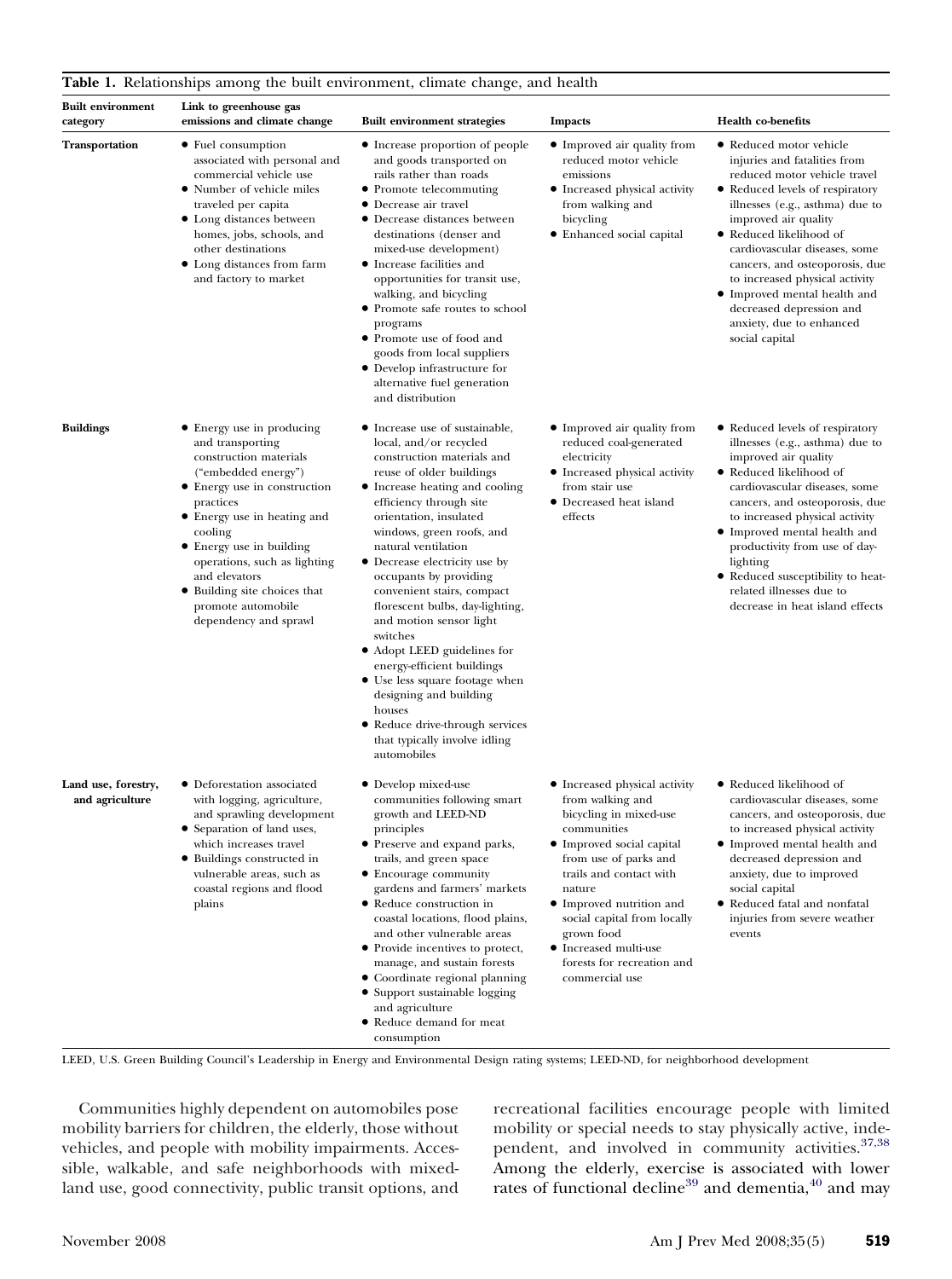enable seniors to remain independent longer.<sup>[38](#page-7-0)</sup> Aspects of the built environment that facilitate physical activity for all populations offer the co-benefit of reducing motor vehicle associated pollution, thereby diminishing both health hazards and the GHG emissions contributing to climate change.

Transportation in the U.S. has been influenced by policies encouraging highway expansion, $41$  decreasing fuel efficiency standards, $42$  and providing purchasers of trucks and sport utility vehicles with considerable tax deductions.[43](#page-7-0) Although strategies to reduce the contribution of transportation to climate change have focused on technologic improvements (e.g., alternative fuels or more efficient vehicles), personal transportation choices and the policies that influence those choices must also be considered. Policies that influence personal transportation choices include those that facilitate increased use of mass transit options, land-use planning that results in decreased travel distances between destinations, and workplace options that reduce travel (e.g., telecommuting). "Complete streets" can be designed to accommodate all users, including pedestrian, bicycle, and vehicular traffic.[44](#page-7-0) Communities can be planned and redeveloped with "smart growth" principles to account for various modes of travel.<sup>[45](#page-7-0)</sup> A decaying shopping mall in Denver, for instance, has been transformed into a mixed-use community with access to the city's light-rail system, thus providing convenient travel alternatives that promote health and reduce climate change.<sup>[46](#page-7-0)</sup> Personal choices such as walking, bicycling, reducing vehicle miles traveled, combining trips, and living in transit-oriented mixed-use developments not only reduce  $CO<sub>2</sub>$  emissions, but also increase levels of physical activity.

# **Buildings**

Global  $CO<sub>2</sub>$  emissions from energy use in buildings grew approximately 3% per year between 1999 and 2004.[47](#page-7-0) Residential, commercial, and industrial buildings account for  $43\%$  of U.S.  $CO<sub>2</sub>$  emissions, with most (71%) of these emissions caused by electricity con-sumption in residential and commercial buildings.<sup>[48,49](#page-7-0)</sup> Coal, the predominant energy source consumed by the electric power sector, produced  $83\%$  of U.S.  $CO<sub>2</sub>$ emissions in 2006 and contributed to methane emis-sions as well.<sup>[9](#page-7-0)</sup> Buildings affect GHG emissions through various aspects of their design, location, orientation, and use, such as their relationship to each other and the neighboring landscape, the material composition and design elements of their interiors and exteriors, and the energy and water resources used by their occupants. A building's energy use is also affected by features of its surrounding environment (e.g., sunlight, wind, trees, and water), which in turn affects its GHG emissions.

Various building aspects influence the health of users. For example, design characteristics of hospitals, such as better lighting, layout, and ventilation, have resulted in reduced stress and fatigue in patients and staff, as well as improvement in overall health.<sup>[50](#page-7-0)</sup> Similarly, building placement relative to residential and commercial areas influences whether occupants must depend on automobiles or are able to walk, bicycle, and use public transit to other destinations,  $51-53$  and has been shown to have a considerable impact on BMI.<sup>[54](#page-8-0)</sup>

The conditions of a building affect the health of its occupants. Mold, pests, lack of safe drinking water, and inadequate heating or cooling, waste disposal, and ventilation systems result in adverse health effects, including respiratory illnesses, asthma, infectious diseases, injuries, and mental health disorders. These conditions, which are characteristic of substandard housing, predominantly affect vulnerable populations, specifically people of low SES and racial minorities.<sup>[55](#page-8-0)</sup> Moreover, susceptibility of poor and minority populations to hazards may be increased due to underlying health conditions,  $56 \text{ such as } \text{asthma}^{57}$  $56 \text{ such as } \text{asthma}^{57}$  $56 \text{ such as } \text{asthma}^{57}$  $56 \text{ such as } \text{asthma}^{57}$  and cardiovascular disease.[58](#page-8-0) Therefore, maintaining the conditions of a building improves the health of its occupants.

Decisions to use sustainable building materials and operation practices can promote health and protect the environment by mitigating the *urban heat island effect* (higher temperatures in metropolitan areas than in surrounding areas), $59$  conserving resources, and allowing safe disposal of contaminated or hazardous waste products.[60](#page-8-0) Environmentally friendly supplies (e.g., recycled materials) can be substituted for products that use nonrenewable resources. Buildings constructed with locally produced materials support local econo-mies and reduce transportation-related air pollution.<sup>[61](#page-8-0)</sup> In addition, building and landscape designs can encourage routine physical activity by providing accessible, attractive stairwells with clear signage $62,63$  and outdoor walking paths.

Carbon dioxide emissions from buildings are primarily caused by the use of electricity to provide heating, cooling, lighting, water, information management, and entertainment systems.[48](#page-7-0) Because of their long life expectancies, buildings affect the environment and public health for many years. Commercial buildings last an estimated median of 70–75 years. One fourth of existing commercial floor space was constructed prior to 1960. Similarly, approximately one fourth of existing residential housing in 2003 had been built before 19[49](#page-7-0).<sup>49</sup> Both older building renovation and new construction offer opportunities to promote energy efficiency and support healthier working and living for future decades.

Energy-efficient materials may cost more initially, but offer long-term savings.<sup>[48](#page-7-0)</sup> Although strained budgets can limit opportunities to use environmentally friendly, sustainable ("green") technologies and building mate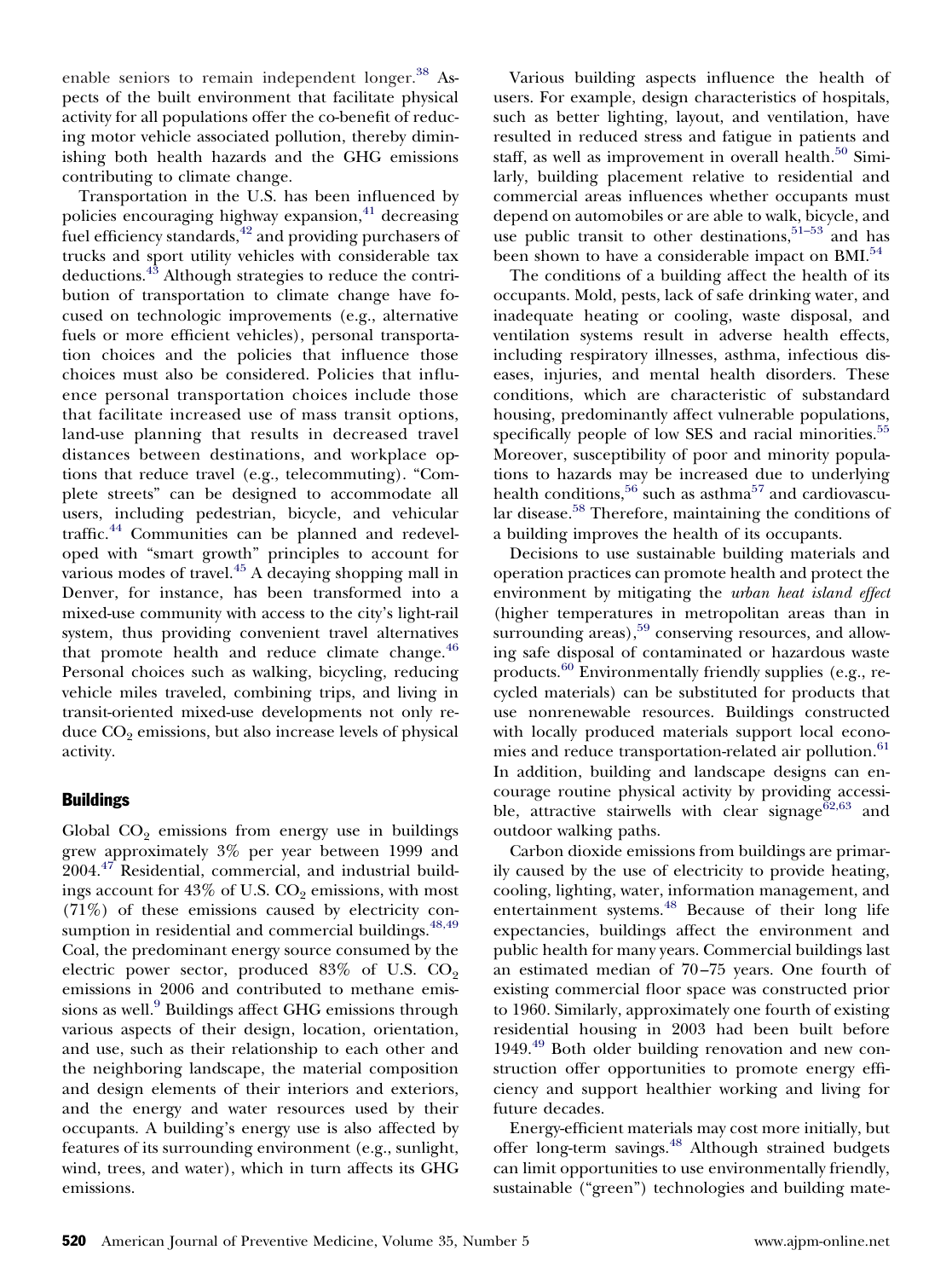rials, forward-thinking clients, architects, and developers are working together to design and build energyefficient buildings. For instance, as part of its Office of Sustainability Initiatives,  $64$  Emory University is renovating existing university buildings for energy efficiency and constructing new buildings according to green building standards.<sup>[65](#page-8-0)</sup> The Yang and Yamazaki Environment and Energy (Y2E2) building at Stanford University is another example of energy efficiency and innovation in an academic setting. $66,67$ 

In the last several years, there have been efforts to green the healthcare industry and promote sustainability and health. Health Care Without Harm, an international coalition of hospitals and healthcare organizations, supports green building practices and ecologically sustain-able policies.<sup>[68](#page-8-0)</sup> Environmental conferences, such as CleanMed, bring together healthcare leaders to discuss ways to green health care. $69$  In addition, the Green Guide for Health Care, a toolkit for healthcare institutions, was developed to aid in the design and construction of sustainable buildings that promote the health of staff, patients, and visitors, as well as the environment.<sup>[70](#page-8-0)</sup> Creation of a green hospital at the University of Pittsburgh includes constructing innovative buildings and retrofitting existing buildings using green practices, altering procedures in waste management and housekeeping, supporting strategies that improve air quality, and promoting water and energy conservation. $71$  Sustainable hospitals can recover incremental costs after 1 year and accrue financial benefits during subsequent years.[60](#page-8-0) These activities illustrate the involvement of the healthcare sector in the green movement, thereby mitigating climate change and promoting human health.

Mitigation strategies, such as reducing overall meat consumption and supporting local farmers' markets and community gardens, ease the burden of food production an GHG emissions by decreasing the distance goods are transported and the demand for deforestation. LEED rating systems consider the development of sustainable sites, water savings, energy efficiency, material choice, and quality of indoor environments.[72](#page-8-0) LEED-ND for neighborhood development considers location and connectivity, pattern and de-sign, and construction on a community scale.<sup>[73](#page-8-0)</sup> Through tax rebates, LEED incentives, energy-efficient appliances, and reuse of existing materials, clients and developers are beginning to realize economic benefits from promoting sustainability and health through building decisions.<sup>[74](#page-8-0)</sup>

Compared to a standard building, a LEED-certified building uses 32% less electricity and reduces annual average  $CO_2$  emissions by 350 metric tons (385 tons).<sup>[75](#page-8-0)</sup> Through specific energy-saving strategies, such as building sites, building form, material selection, window location, day-lighting, and energy-efficient systems for heating, cooling, and ventilation,  $76$  the impact of climate change can be lessened. Sustainable and healthy building design principles are cost effective, $77$  promote health, conserve energy, protect the environment, and mitigate the GHG emissions that contribute to climate change.[78](#page-8-0)

## Land Use, Forestry, and Agriculture

Land use, land-use change, and forestry accounted for 12% of U.S. GHG emissions in 2005 and were responsible for 16% growth in net carbon accumulation between 1[9](#page-7-0)90 and  $2005$ .<sup>9</sup> Carbon accumulation is important because forests "sequester"  $CO<sub>2</sub>$  by absorbing it from the atmosphere, therefore reducing the amount contributing to the overall levels of GHG emissions. In 2005, 85% of net U.S.  $CO_2$  sequestrations were from forests.[9](#page-7-0) Deforestation increases the levels of atmospheric  $CO<sub>2</sub>$  and promotes climate change.<sup>[79](#page-8-0)</sup> Thus, reducing deforestation offers the greatest and most immediate impact for decreasing carbon emissions.<sup>[80](#page-8-0)</sup>

Agriculture and land-use development have led to increasing rates of deforestation in recent decades.<sup>[79](#page-8-0)</sup> Agriculture accounted for an estimated 10%–12% of total anthropogenic GHG emissions worldwide in 2005,[81](#page-8-0) and specifically for 30% of U.S. methane emissions in  $2006$ .<sup>[9](#page-7-0)</sup> Emissions from the agricultural sector come primarily from livestock production (80%), which includes land used for grazing, energy for growing grains for feed, transportation of grain and meat for processing and sale, $82$  and methane produced by live-stock digestive processes.<sup>[83](#page-8-0)</sup> Livestock production contributes significantly to deforestation, as seen in Latin America, where 70% of once-forested land in the Amazon is now used as pastures and feed crops.<sup>[84](#page-8-0)</sup> Mitigation strategies, such as supporting local farmers' markets and community gardens, ease the burden of livestock production on GHG emissions by reducing the distance goods are transported and the demand for deforestation.

In a traditional urban setting, residential and commercial land uses are mixed, allowing for proximity of home, work, school, and other destinations. Workplace proximity is a major influence on the commuting decision to walk, particularly for women.<sup>[85](#page-8-0)</sup> Similarly, situating schools near residential areas encourages students to walk or bike to school, thereby yielding the co-benefits of physical activity and reduced GHG emis-sions.<sup>[86–88](#page-8-0)</sup> Parents who walk their children to school accrue the health benefits of physical activity, as well as the advantages of interacting with other parents and strengthening community ties.<sup>[89](#page-8-0)</sup> In general, walkable communities are associated with higher physical activity levels, lower obesity prevalence, lower car dependency,<sup>90</sup> and higher levels of social capital.<sup>[91](#page-8-0)</sup>

The location of community resources is particularly relevant for vulnerable populations. A disparity often exists because poor people and ethnic minorities live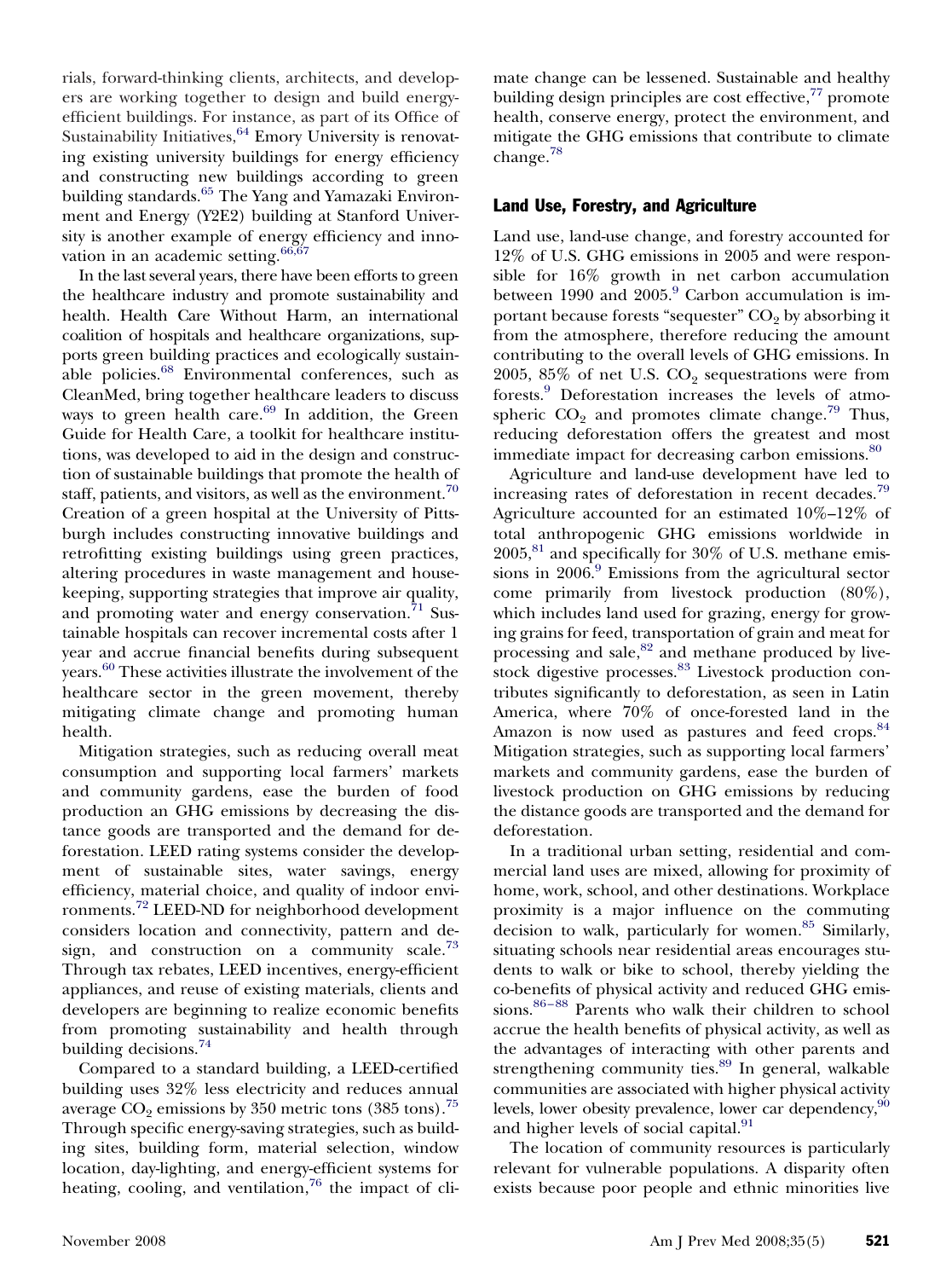far from high-quality schools, supermarkets, and em-ployment opportunities,<sup>[92](#page-8-0)</sup> resulting in a cycle of poverty that is difficult to escape. $93$  Situating community facilities, such as libraries, parks, health centers, and fire and police departments, near residential and commercial areas can have a positive effect on the health of all residents.

Unlike traditional neighborhoods, sprawling developments outside of city centers feature low-density land use, extensive road systems, a lack of centralized community centers, and a greater distance between destinations such as home and work. These factors contribute to increased automobile dependence and decreased ability to walk, bike, or use mass transit,  $94$  as well as loss of farmland and forests.<sup>[95](#page-8-0)</sup> Highways, which link suburbs to downtown areas, are often routed through low-income neighborhoods, thereby creating a physical barrier that interferes with community cohe-sion.<sup>[92](#page-8-0)</sup> Poor people and people of color are disproportionately affected because they often live near highways, which are major sources of air pollution. $96$  Urban sprawl affects air and water quality, physical activity level, mental health, and social capital, resulting in elevated risk of respiratory, cardiovascular, and chronic diseases, cancer, psychological and emotional disorders, and injuries. In addition, the increased driving time typical of urban sprawl contributes to climate change.<sup>[56,97](#page-8-0)</sup>

Increasing density in urban areas is only part of the solution to urban sprawl. Although most urban environments offer sidewalks, mixed-land use, public transportation options, and connectivity, these aspects may be undermined by factors that pose health threats, such as crime,  $98,99$  waste or industrial sites,  $100$  and inade-quate infrastructure maintenance.<sup>[92](#page-8-0)</sup> Neighborhood indicators characteristic of underprivileged communities (e.g., the lack of nearby walkable destinations, or sidewalks in disrepair) are significantly associated with obesity.[101](#page-8-0) Living in disadvantaged neighborhoods is linked to higher rates of cardiovascular and stroke mortality.<sup>[102](#page-8-0)</sup> When these areas are redeveloped, gentrification often occurs, causing property values to rise and forcing lower-income residents to move out.<sup>[93](#page-8-0)</sup> Involvement by health professionals and adequate representation of vulnerable populations in zoning and planning decisions represent important opportunities to benefit public health and climate change.

Improved urban green space planning and management can help mitigate climate change while offering considerable co-benefits for human health. Urban green spaces reduce atmospheric  $CO<sub>2</sub>$  levels through direct sequestration and accumulation of carbon by trees and shrubs. In addition, urban green spaces decrease building heating and cooling needs, thus reducing fossil fuel consumption. $103$  Lack of contact with nature can influence the mental, physical, and emotional health of the public, particularly children.<sup>[104](#page-8-0)</sup>

Urban green spaces such as parks and trails provide access to nature and encourage physical activity, thereby helping combat obesity and its co-morbidities, such as hypertension, osteoarthritis, sleep apnea, and stroke.[105](#page-8-0) Access to green space decreases aggression and violence, improves mental fatigue, $106$  and increases social capital and community building.<sup>[107](#page-8-0)</sup> Finally, exposure to nature reduces pain in patients undergoing bronchoscopy,[108](#page-9-0) improves attention among children with attention deficit disorder  $(ADD)$ ,  $^{109}$  $^{109}$  $^{109}$  and increases the life span of the elderly. $110$ 

Improved land-use planning can be a cost-effective way to mitigate climate change and promote public health. Specific approaches for reducing GHG emissions include creating new green spaces (e.g., on roofs and along streets and railroad lines), $111$  maintaining existing green spaces, conserving natural lands through controlled development, and planting trees with high growth rates for additional green cover.<sup>[103](#page-9-0)</sup> Land-use planning is particularly relevant for cities. Dark, impervious surfaces on buildings and roads and the lack of shade and vegetation cause urban areas to have higher average temperatures than rural areas, resulting in the urban heat island effect. This effect decreases the relief available from nighttime cooling and amplifies the susceptibility of urban residents to heat-related illnesses, including those anticipated to occur more fre-quently under climate change scenarios.<sup>[59](#page-8-0)</sup>

Reuse of previously developed land such as *greyfields* and *brownfields* is also an important method for mitigating climate change and its health implications. Greyfield sites, such as underutilized shopping centers, can be redeveloped into valuable real estate assets because they are usually located along well-traveled areas with good infrastructure.<sup>[112](#page-9-0)</sup> Similarly, brownfield sites, which are properties contaminated with hazardous substances, $^{113}$  $^{113}$  $^{113}$  can be decontaminated and redeveloped into healthy communities that feature mixed-land use and connectivity. In addition to economic benefits, such projects help preserve existing agricultural and forest lands.

### **Discussion**

The built environment offers opportunities to improve health and livability while reducing the GHG emissions that underlie climate change. This article contributes to a growing dialogue addressing the impacts of climate change on human health, by highlighting built environment strategies that minimize the effects of climate change and concurrently improve health. Research on these relationships, although needed, is difficult because built environment data are infrequently collected and usually local in nature. By contrast, climate change indicators such as temperature, weather, wind, and precipitation trends are often measured on a macro-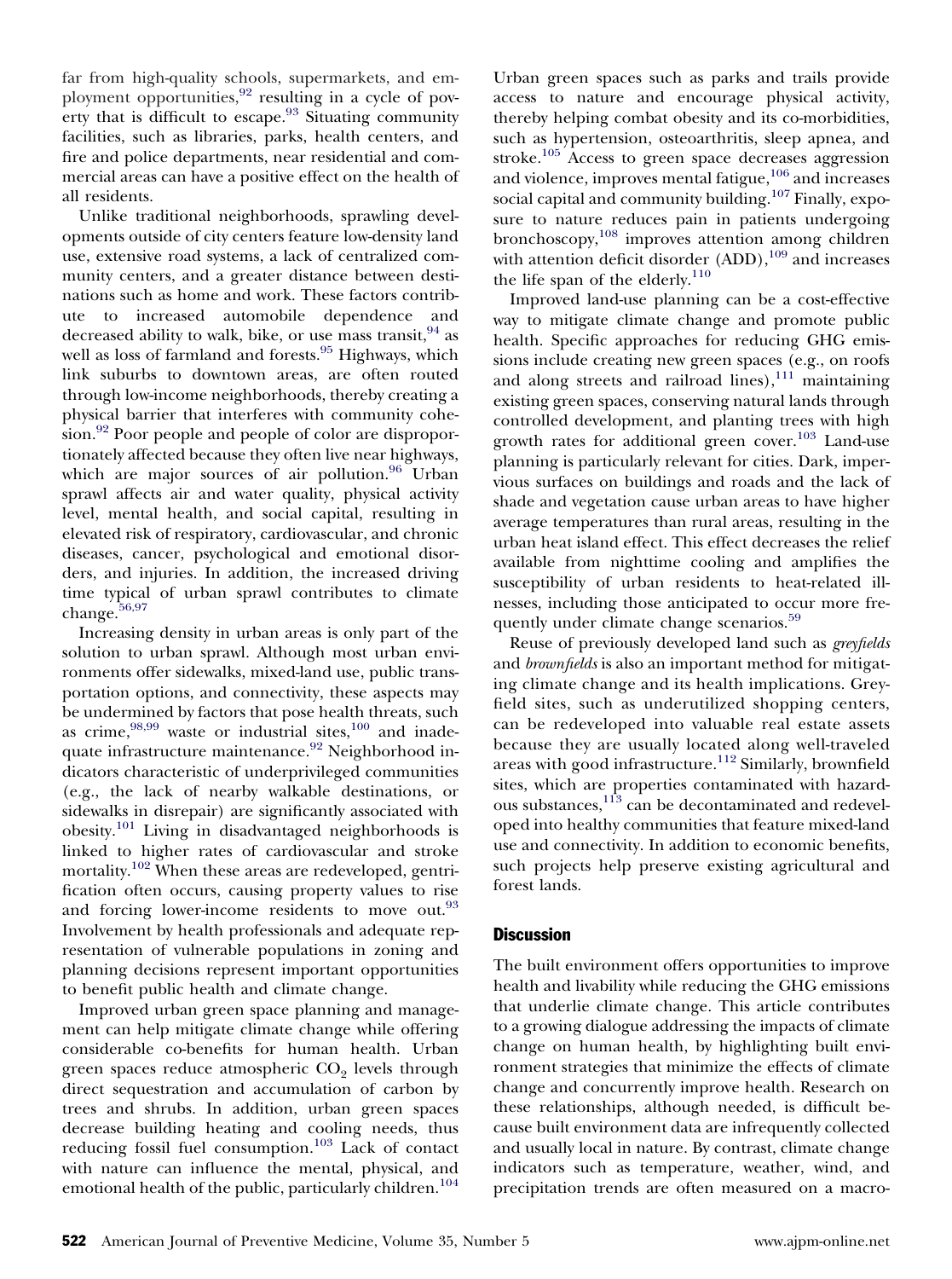scale level.<sup>[114](#page-9-0)</sup> Although work is underway to identify key indicators for the built environment $^{115,116}$  $^{115,116}$  $^{115,116}$  and climate change,[117,118](#page-9-0) using these divergent data to describe and understand the relationships among the built environment, climate change, and human health is a complex challenge for researchers.

Adaptation strategies, although not the focus here, merit attention because they can help prepare the built environment to better withstand the effects of climate change. An example of an adaptation strategy is a policy that limits situating buildings in flood plains or low-lying coastal regions because of the increased risk of flooding from heavy precipitation and rising sea levels.[119](#page-9-0) Some adaptation strategies may have a negative impact on climate change. For example, although air conditioning in buildings is an important adaptation strategy to reduce heat-related illnesses caused by higher temperatures, $120$  the energy used to cool a building contributes to GHG emissions and climate change.[121](#page-9-0) Although some literature discusses adaptation strategies for various built environment components to address climate change effects, $122-124$  more research on this interplay is needed, especially in relation to health impacts.

Future research could include cost–benefit analyses of the impact of built environment interventions on GHG emissions and public health. For instance, a light-rail transit line in Charlotte NC with 15 stations covering 9.6 miles averaged 14,000 daily riders in its first year (2007), exceeding projections by  $55\%$ .<sup>[125](#page-9-0)</sup> Estimates suggest this transit line will save \$12.6 million dollars in total healthcare costs over 9 years.<sup>[126](#page-9-0)</sup> Possible research projects from this transit system include climate change–impact assessments by measuring transit users' vehicle miles traveled, the health outcomes for residents and transit riders, and social cohesion and economic impacts on the city. Similar monitoring and evaluation research may be conducted for GHG emissions associated with larger projects such as new buildings, transportation systems, land-use patterns, and major infrastructure changes, as well as for smaller projects such as new sidewalks, bicycle lanes, and parks. Research that examines how built environment interventions both affect the health of vulnerable populations and reduce climate change is encouraged.

Because health systems will need to address the effects of climate change on public health, it is important for healthcare providers to become leaders in the built environment discussion. Co-benefits from promoting these changes will directly improve health. CDC scientists have described how ten public health functions can help alleviate and respond to the health effects of climate change.<sup>[8](#page-7-0)</sup> As part of this response, individual physicians can be models for behaviors that promote sustainability. It has been shown that physicians with healthier personal habits are more likely to encourage patients to adopt similar habits.<sup>[127](#page-9-0)</sup> This effect may hold true for behaviors related to sustainability through transportation choices, energy use, and involvement in local policies affecting land use and community design. Healthcare providers can collectively and individually influence the built environment and climate change through their actions and leadership.

Decisions about the built environment are routinely made by city planners, architects, political leaders, financiers, and public service officials. Because the built environment affects health, public health professionals should be included in land use and transportation decision-making processes. Health Impact Assessment is a tool that can be used by public health practitioners to assist planners and developers in understanding the health impacts of the decisions they make about land use and transportation planning.<sup>[128](#page-9-0)</sup> Fostering such multidisciplinary collaboration can help maximize the positive health impacts of infrastructure changes and reduce their negative effects.

Potential for collaboration exists among scientists, politicians, urban and transportation planners, healthcare providers, and concerned individuals across numerous agencies and organizations. These partnerships can promote the concept that built environment interventions will yield the co-benefits of mitigating climate change and promoting public health. Although some of the impacts of climate change cannot be predicted or fully understood today, the precautionary principle suggests there is enough evidence to justify proceeding with known mitigation strategies to counter the effects of climate change. Through careful planning of transportation systems, buildings, and land uses, built environment programs can support climate change mitigation and enhance human health.

### **Conclusion**

The built environment, climate change, and public health are closely connected. Built environment strategies that promote climate change mitigation through transportation infrastructure, building construction, and land-use planning provide opportunities both to improve health and reduce climate change. By combining various built environment strategies through complimentary policies and programs, multiple co-benefits emerge. Encouraging leadership and collaboration among various professions within the built environment, climate change, and public health fields is an important step toward reducing GHG emissions, thereby mitigating climate change effects and promoting healthier living.

The authors thank Howard Frumkin, George Luber, Margaret Kelly, Arthur Wendel, Sarah Heaton, and Jamie Rayman for their thoughtful comments on this manuscript.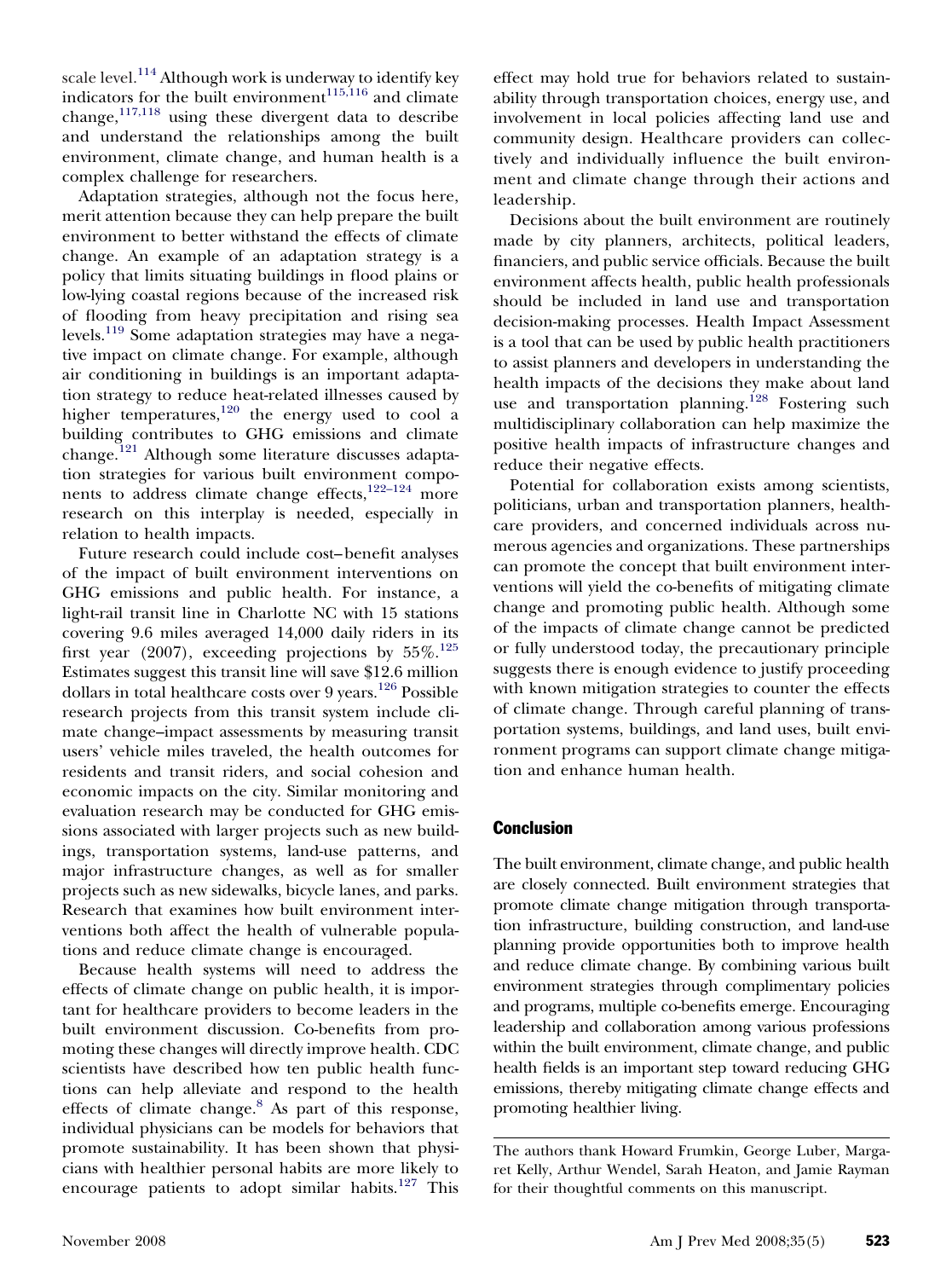<span id="page-7-0"></span>No financial disclosures were reported by the authors of this paper.

#### References

- 1. Intergovernmental Panel on Climate Change. Climate change 2007: the physical science basis. Contribution of Working Group I to the Fourth Assessment Report of the Intergovernmental Panel on Climate Change. Solomon S, Qin D, Manning M, et al., eds. Cambridge UK and New York: Cambridge University Press, 2007. [www.ipcc.ch/ipccreports/ar4-wg1.htm.](http://www.ipcc.ch/ipccreports/ar4-wg1.htm)
- 2. McMichael AJ, Woodruff RE, Hales S. Climate change and human health: present and future risks. Lancet 2006;367:859–69.
- 3. Patz JA, McGeehin MA, Bernard SM, et al. The potential health impacts of climate variability and change for the United States: executive summary of the report of the health sector of the U.S. national assessment. Environ Health Perspect 2000;108:367–76.
- 4. Patz JA. Climate change. In: Frumkin H, ed. Environmental health: from global to local. San Francisco CA: Jossey-Bass, 2005.
- 5. Intergovernmental Panel on Climate Change. Climate change 2007: mitigation. Contribution of Working Group III to the Fourth Assessment Report of the Intergovernmental Panel on Climate Change. Metz B, Davidson OR, Bosch PR, Dave R, Meyer LA, eds. Cambridge University Press: Cambridge UK and New York, 2007. [www.ipcc.ch/ipccreports/ar4](http://www.ipcc.ch/ipccreports/ar4-wg3.htm) [wg3.htm.](http://www.ipcc.ch/ipccreports/ar4-wg3.htm)
- 6. Ewing R, Kreutzer R. Understanding the relationship between public health and the built environment. A Report Prepared for the LEED-ND Core Committee. Design, Community & Environment, Lawrence Frank and Company, Inc., 2006. [www.usgbc.org/ShowFile.aspx?DocumentID](http://www.usgbc.org/ShowFile.aspx?DocumentID=1480)=1480.
- 7. Pacala S, Socolow R. Stabilization wedges: solving the climate problem for the next 50 years with current technologies. Science 2004; 305:968 –72.
- 8. Frumkin H, Hess J, Luber G, Malilay J, McGeehin M. Climate change: the public health response. Am J Public Health 2008;98:435–45.
- 9. Energy Information Administration. Emissions of greenhouse gases in the United States 2006. Washington DC: Energy Information Administration, Office of Integrated Analysis and Forecasting, U.S. Department of Energy, 2007. DOE Publication No. DOE/EIA-0573(2006). [www.eia.doe.gov/oiaf/1605/ggrpt/.](http://www.eia.doe.gov/oiaf/1605/ggrpt/)
- 10. Ewing R, Bartholomew K, Winkelman S, Walters J, Chen D. Growing cooler: the evidence on urban development and climate change. Washington DC: Urban Land Institute, 2007.
- 11. Balbus J, Triola DY. Transportation and health. In: Frumkin H, ed. Environmental health: from global to local. San Francisco CA: Jossey-Bass, 2005.
- 12. U.S. Department of Transportation. Traffic safety facts 2005. Washington DC: National Highway Traffic Safety Administration, National Center for Statistics and Analysis, 2005. DOT Publication No. DOT HS 810 631. [www-nrd.nhtsa.dot.gov/pdf/nrd-30/NCSA/TSFAnn/TSF2005.pdf.](http://www-nrd.nhtsa.dot.gov/pdf/nrd-30/NCSA/TSFAnn/TSF2005.pdf)
- 13. Pucher J, Dijkstra L. Promoting safe walking and cycling to improve public health: lessons from the Netherlands and Germany. Am J Public Health 2003;93:1509–16.
- 14. Bernard SM, Samet JM, Grambsch A, Ebi KL, Romieu I. The potential impacts of climate variability and change on air pollution-related health effects in the United States. Environ Health Perspect 2001;109(S2): 199–209.
- 15. U.S. Environmental Protection Agency. Ground-level ozone. 2008. [www.](http://www.epa.gov/air/ozonepollution/) [epa.gov/air/ozonepollution/.](http://www.epa.gov/air/ozonepollution/)
- 16. U.S. Environmental Protection Agency. Ground-level ozone: health and environment. 2008. [www.epa.gov/air/ozonepollution/health.html.](http://www.epa.gov/air/ozonepollution/health.html)
- 17. Bransford KJ, Lai JA. Global climate change and air pollution: common origins with common solutions. JAMA 2002;287:2285.
- 18. Wisconsin Department of Health and Family Services, Division of Public Health. Carbon dioxide. 2005. [www.dhfs.state.wi.us/eh/chemfs/fs/Carbon-](http://www.dhfs.state.wi.us/eh/chemfs/fs/CarbonDioxide.htm)[Dioxide.htm.](http://www.dhfs.state.wi.us/eh/chemfs/fs/CarbonDioxide.htm)
- 19. Brunekreef B, Holgate ST. Air pollution and health. Lancet 2002; 360:1233–42.
- 20. Bell ML, Samet JM. Air pollution. In: Frumkin H, ed. Environmental health: from global to local. San Francisco CA: Jossey-Bass, 2005.
- 21. Peel JL, Tolbert PE, Klein M, et al. Ambient air pollution and respiratory emergency department visits. Epidemiology 2005;16:164–74.
- 22. Diez Roux AV, Merkin SS, Arnett D, et al. Neighborhood of residence and incidence of coronary heart disease. N Engl J Med 2001;345:99–106.
- 23. Friedman MS, Powell KE, Hutwagner L, Graham LM, Teague WG. Impact of changes in transportation and commuting behaviors during the 1996

Summer Olympic Games in Atlanta on air quality and childhood asthma. JAMA 2001;285:897–905.

- 24. Brook RD, Jerrett M, Brook JR, Bard RL, Finkelstein MM. The relationship between diabetes mellitus and traffic-related air pollution. J Occup Environ Med 2008;50:32–8.
- 25. Nyberg F, Gustavsson P, Jarup L, et al. Urban air pollution and lung cancer in Stockholm. Epidemiology 2000;11:487–95.
- 26. Ritz B, Yu F, Fruin S, Chapa G, Shaw GM, Harris JA. Ambient air pollution and risk of birth defects in Southern California. Am J Epidemiol 2002;155:17–25.
- 27. Lee JT, Son JY, Kim H, Kim SY. Effect of air pollution on asthma-related hospital admissions for children by socioeconomic status associated with area of residence. Arch Environ Occup Health 2006;61:123–30.
- 28. Villeneuve PJ, Chen L, Rowe BH, Coates F. Outdoor air pollution and emergency department visits for asthma among children and adults: a case-crossover study in northern Alberta Canada. Environ Health 2007;6:40.
- 29. Shea KM. American Academy of Pediatrics, Committee on Environmental Health. Global climate change and children's health. Pediatrics 2007;120:e1359–67.
- 30. Wang G, Macera CA, Scudder-Soucie B, et al. Cost analysis of the built environment: the case of bike and pedestrian trails in Lincoln Neb. Am J Public Health 2004;94:549–53.
- 31. Besser LM, Dannenberg AL. Walking to public transit: steps to help meet physical activity recommendations. Am J Prev Med 2005;29:273–80.
- 32. Wener RE, Evans GW. A morning stroll: levels of physical activity in car and mass transit commuting. Environ Behav 2007;39:62–74.
- 33. USDHHS. Physical activity and health: a report of the Surgeon General. Atlanta GA: USDHHS, CDC, National Center for Chronic Disease Prevention and Health Promotion, 1996. [www.cdc.gov/nccdphp/sgr/sgr.htm.](http://www.cdc.gov/nccdphp/sgr/sgr.htm)
- 34. Harding RW, Morgan FH, Indermaur D, Ferrante AM, Blagg H. Road rage and the epidemiology of violence: something old, something new. Stud Crime Prev 1998;7:221–8.
- 35. Parker D, Lajunen T, Summala H. Anger and aggression among drivers in three European countries. Accid Anal Prev 2002;34:229–35.
- 36. Frank LD, Andresen MA, Schmid TL. Obesity relationships with community design, physical activity, and time spent in cars. Am J Prev Med 2004;27:87–96.
- 37. Clarke P, George LK. The role of the built environment in the disablement process. Am J Public Health 2005;95:1933–9.
- 38. Berke EM, Koepsell TD, Moudon AV, Hoskins RE, Larson EB. Association of the built environment with physical activity and obesity in older persons. Am J Public Health 2007;97:486–92.
- 39. Wang L, van Belle G, Kukull WB, Larson EB. Predictors of functional change: a longitudinal study of nondemented people aged 65 and older. J Am Geriatr Soc 2002;50:1525–34.
- 40. Larson EB, Wang L, Bowen JD, et al. Exercise is associated with reduced risk for incident dementia among persons 65 years of age and older. Ann Intern Med 2006;144:73–81.
- 41. Savitch HV. How suburban sprawl shapes human well-being. J Urban Health 2003;80:590–607.
- 42. Transportation Research Board, National Research Council. Effectiveness and impact of corporate average fuel economy (CAFE) standards. Committee on the Effectiveness and Impact of CAFE Standards.. Washington DC: National Academy Press, 2002. [www.nap.edu/openbook.php?isbn](http://www.nap.edu/openbook.php?isbn=0309076013)-0309076013.
- 43. Hicks KE, Dabbs D. Begin year-end tax planning with a look at vehicle purchases. Optometry 2005;76:619–21.
- 44. Complete the Streets. Let's complete America's streets! [www.complete](http://www.completestreets.org) [streets.org.](http://www.completestreets.org)
- 45. Smart Growth America. How is smart growth achieved? [www.smart](http://www.smartgrowthamerica.org/sghowto.html) [growthamerica.org/sghowto.html.](http://www.smartgrowthamerica.org/sghowto.html)
- 46. Geller A. Smart growth: a prescription for livable cities. Am J Public Health 2003;93:1410–5.
- 47. Levine M, Ürge-Vorsatz K, Blok K, et al. Residential and commercial buildings. In: Metz B, Davidson OR, Bosch PR, Dave R, Meyer LA, eds. Climate change 2007: mitigation. Contribution of working group III to the fourth assessment report of the Intergovernmental Panel on Climate Change. Cambridge UK: Cambridge University Press, 2007.
- 48. Brown MA, Southworth F, Stovall TK. Towards a climate-friendly built environment. Arlington VA: Pew Center on Global Climate Change, 2005.
- 49. U.S. Department of Energy. 2007 buildings energy data book. Oak Ridge TN: D&R International, Ltd., 2007. buildingsdatabook.eren.doe.gov.
- 50. Ulrich R, Quan X, Zimring C, Joseph A, Choudhary R. The role of the physical environment in the hospital of the 21st century: a once-in-a-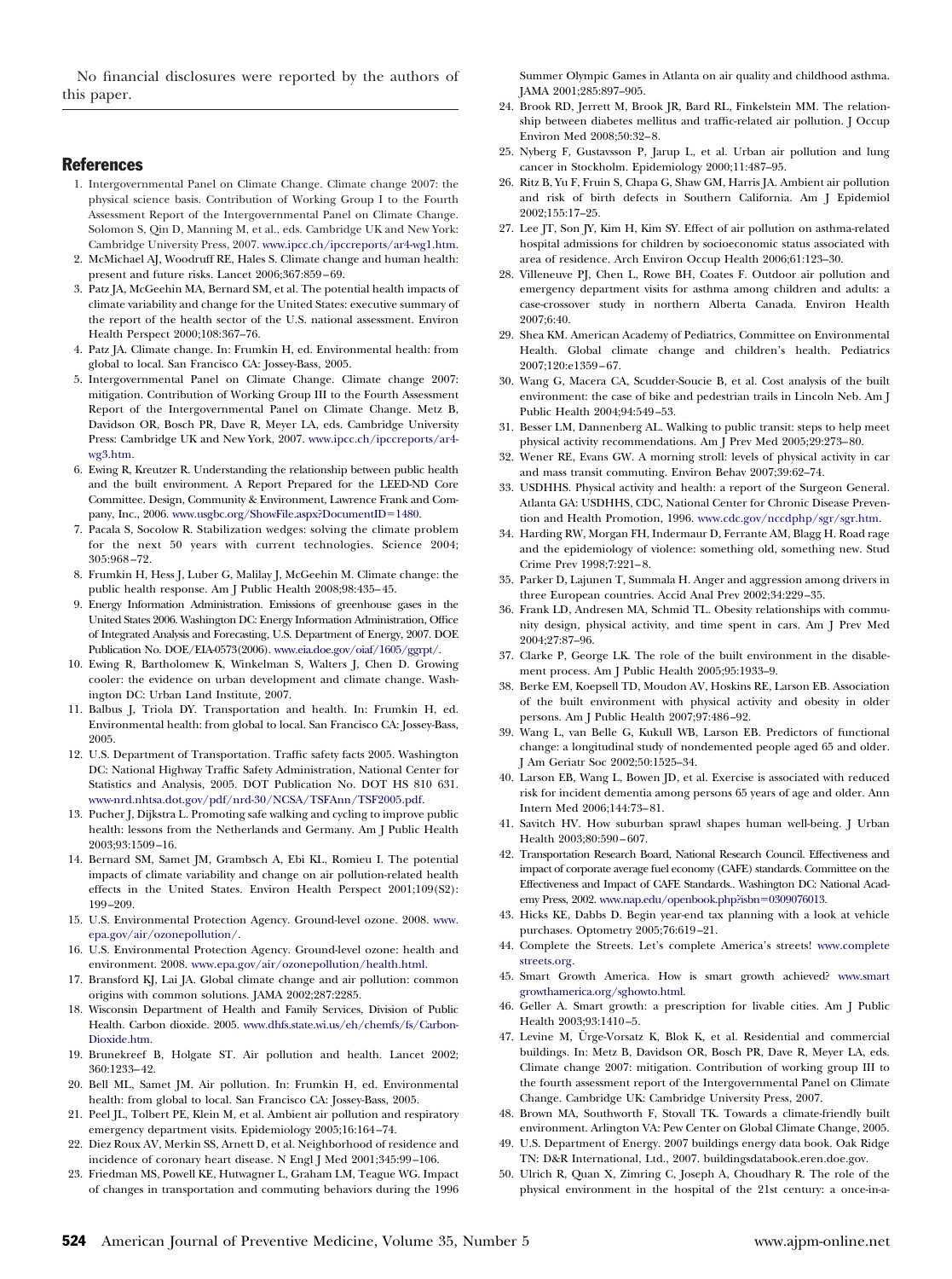<span id="page-8-0"></span>lifetime opportunity. Concord CA: Center for Health Design, 2004. [www.healthdesign.org/research/reports/pdfs/role\\_physical\\_env.pdf.](http://www.healthdesign.org/research/reports/pdfs/role_physical_env.pdf)

- 51. Saelens BE, Sallis JF, Frank LD. Environmental correlates of walking and cycling: findings from the transportation, urban design, and planning literatures. Ann Behav Med 2003;25:80–91.
- 52. Frank LD, Schmid T, Sallis JF, Chapman J, Saelens B. Linking objective physical activity data with objective measures of urban form: findings from SMARTRAQ. Am J Prev Med 2005;28(2S):117–25.
- 53. Handy SL, Boarnet MG, Ewing R, Killingsworth RE. How the built environment affects physical activity: views from urban planning. Am J Prev Med 2002;23(2S):64–73.
- 54. Pendola R, Gen S. BMI, auto use, and the urban environment in San Francisco. Health Place 2007;13:551–6.
- 55. Krieger J, Higgins DL. Housing and health: time again for public health action. Am J Public Health 2002;92:758–68.
- 56. Frumkin H. Urban sprawl and public health. Public Health Rep 2002;117:201–17.
- 57. National Heart, Lung, and Blood Institute Working Group. Respiratory diseases disproportionately affect minorities. Chest 1995;108:1380–92.
- 58. Geronimus AT, Bound J, Waidmann TA, Hellemeier MM, Burns PB. Excess mortality among blacks and whites in the United States. N Engl J Med 1996;335:1552–8.
- 59. Watkins R, Palmer J, Kolokotroni M. Increased temperature and intensification of the urban heat island: implications for the human comfort and urban design. Built Environ 2007;33:85–96.
- 60. Berry LL, Parker D, Coile Jr RC, Hamilton DK, O'Neill DD, Sadler BL. The business case for better buildings. Front Health Serv Manage 2004; 21:3–24.
- 61. Smart Communities Network. Green building principles—environmental impact. 2004. [www.smartcommunities.ncat.org/buildings/envirimp.shtml.](http://www.smartcommunities.ncat.org/buildings/envirimp.shtml)
- 62. Kerr J, Eves F, Carroll D. Six-month observational study of prompted stair climbing. Prev Med 2001;33:422–7.
- 63. Eves FF, Webb OJ. Worksite interventions to increase stair climbing; reasons for caution. Prev Med 2006;43:4–7.
- 64. Emory University. Office of Sustainability Initiatives. [www.emory.edu/](http://www.emory.edu/sustainability.cfm) [sustainability.cfm.](http://www.emory.edu/sustainability.cfm)
- 65. Emory University Sustainability Committee. Sustainability vision for Emory. Atlanta GA: Emory University, 2006. [www.finadmin.emory.](http://www.finadmin.emory.edu/policies/SustyReportFinal.pdf) [edu/policies/SustyReportFinal.pdf.](http://www.finadmin.emory.edu/policies/SustyReportFinal.pdf)
- 66. Sullivan KJ. Sustainable Stanford. Stanford Report, 2008. [news-service.](http://news-service.stanford.edu/news/2008/march5/y2e2-sustain-030508.html) [stanford.edu/news/2008/march5/y2e2-sustain-030508.html.](http://news-service.stanford.edu/news/2008/march5/y2e2-sustain-030508.html)
- 67. Pēna M. How Y2E2 slashes energy and water consumption. Stanford Report, 2008. [news-service.stanford.edu/news/2008/march5/y2e2-energy-](http://news-service.stanford.edu/news/2008/march5/y2e2-energy-030508.html)[030508.html.](http://news-service.stanford.edu/news/2008/march5/y2e2-energy-030508.html)
- 68. Health Care Without Harm. About us. [www.noharm.org/us/aboutUs/](http://www.noharm.org/us/aboutUs/missionGoals) [missionGoals.](http://www.noharm.org/us/aboutUs/missionGoals)
- 69. CleanMed. Conferences for greening health care. [www.cleanmed.org.](http://www.cleanmed.org)
- 70. Green Guide for Health Care. About the green guide for health care. [www.gghc.org/about.cfm.](http://www.gghc.org/about.cfm)
- 71. Institute of Medicine of the National Academies. Green healthcare institutions: health, environment, and economics workshop summary. Washington DC: National Academies Press, 2007.
- 72. U.S. Green Building Council. LEED rating systems. [www.usgbc.org/](http://www.usgbc.org/DisplayPage.aspx?CMSPageID=222) [DisplayPage.aspx?CMSPageID](http://www.usgbc.org/DisplayPage.aspx?CMSPageID=222)-222.
- 73. U.S. Green Building Council. LEED for Neighborhood Development. [www.usgbc.org/DisplayPage.aspx?CMSPageID](http://www.usgbc.org/DisplayPage.aspx?CMSPageID=148)-148.
- 74. Meyerson A. The dollars and cents of green construction. J Accountancy 2005;199.
- 75. U.S. Green Building Council. Building design leaders collaborating on carbon-neutral buildings by 2030. 2007. [www.usgbc.org/News/Press](http://www.usgbc.org/News/PressReleaseDetails.aspx?ID=3124) [ReleaseDetails.aspx?ID](http://www.usgbc.org/News/PressReleaseDetails.aspx?ID=3124)-3124.
- 76. American Institute of Architects. Architects and climate change. [www.aia.org/SiteObjects/files/architectsandclimatechange.pdf.](http://www.aia.org/SiteObjects/files/architectsandclimatechange.pdf)
- 77. Kats G, Alevantis L, Berman A, Mills E, Perlman J. The costs and financial benefits of green buildings: a report to California's sustainable building task force. 2003. [www.ciwmb.ca.gov/GreenBuilding/Design/CostBenefit/](http://www.ciwmb.ca.gov/GreenBuilding/Design/CostBenefit/Report.pdf) [Report.pdf.](http://www.ciwmb.ca.gov/GreenBuilding/Design/CostBenefit/Report.pdf)
- 78. Frumkin H. Healthy places: exploring the evidence. Am J Public Health 2003;93:1451–6.
- 79. Salwasser H. Introduction: forests, carbon and climate—continual change and many possibilities. In: Forests, carbon and climate change: a synthesis of science findings. Portland OR: Oregon Forest Resources Institute, 2006:3–19. [www.oregonforests.org/media/pdf/CarbonRptFinal.pdf.](http://www.oregonforests.org/media/pdf/CarbonRptFinal.pdf)
- 80. Nabuurs GJ, Masera O, Andrasko K, et al. Forestry. In: Metz B, Davidson OR, Bosch PR, Dave R, Meyer LA, eds. Climate change 2007: mitigation.

Contribution of working group III to the fourth assessment report of the Intergovernmental Panel on Climate Change. Cambridge UK: Cambridge University Press, 2007:541–84.

- 81. Smith PD, Martino D, Cai Z, et al. Agriculture. In: Metz B, Davidson OR, Bosch PR, Dave R, Meyer LA, eds. Climate change 2007: mitigation. Contribution of working group III to the fourth assessment report of the Intergovernmental Panel on Climate Change. Cambridge UK: Cambridge University Press, 2007:497–540.
- 82. McMichael AJ, Powles JW, Butler CD, Uauy R. Food, livestock production, energy, climate change, and health. Lancet 2007;370:1253–63.
- 83. U.S. Environmental Protection Agency. Ruminant livestock: frequent questions. 2007. [www.epa.gov/rlep/faq.html.](http://www.epa.gov/rlep/faq.html)
- 84. Steinfeld H, Gerber P, Wassenaar T, Castel V, Rosales C, de Haan C. Livestock's long shadow: environmental issues and options. Rome Italy: Livestock, Environment, and Development Initiative, Food and Agriculture Organization of the United Nations, 2006.
- 85. Cerin E, Leslie E, du Toit L, Owen N, Frank LD. Destinations that matter: associations with walking for transport. Health Place 2007;13:713–24.
- 86. U.S. Environmental Protection Agency. Travel and environmental implications of school siting. Washington DC: Development, Community, and Environment Division, 2003. EPA Publication No. EPA 231-R-03-004. [www.epa.gov/smartgrowth/school\\_travel.htm.](http://www.epa.gov/smartgrowth/school_travel.htm)
- 87. Timperio A, Ball K, Salmon J, et al. Personal, family, social, and environmental correlates of active commuting to school. Am J Prev Med 2006;30:45–51.
- 88. McDonald NC. Active transportation to school: trends among U.S. schoolchildren, 1969–2001. Am J Prev Med 2007;32:509–16.
- 89. Cohen DA, Inagami S, Finch B. The built environment and collective efficacy. Health Place 2008;14:198–208.
- 90. Frank LD, Saelens BE, Powell KE, Chapman JE. Stepping towards causation: do built environments or neighborhood and travel preferences explain physical activity, driving and obesity? Soc Sci Med 2007; 65:1898–914.
- 91. Leyden KM. Social capital and the built environment: the importance of walkable neighborhoods. Am J Public Health 2003;93:1546–51.
- 92. Lopez RP, Hynes HP. Obesity, physical activity, and the urban environment: public health research needs. Environ Health 2006;5:25–35.
- 93. Frumkin H. Health, equity, and the built environment. Env Health Perspect 2005;113:A290–1.
- 94. Ewing R, Pendall R, Chen D. Measuring sprawl and its impact. Washington DC: Smart Growth America. [www.smartgrowthamerica.org/sprawlin](http://www.smartgrowthamerica.org/sprawlindex/MeasuringSprawl.PDF)[dex/MeasuringSprawl.PDF.](http://www.smartgrowthamerica.org/sprawlindex/MeasuringSprawl.PDF)
- 95. Galea S, Vlahov D. Urbanization. In: Frumkin H, ed. Environmental Health: From Global to Local. San Francisco CA: Jossey-Bass, 2005.
- 96. Gunier RB, Hertz A, Von Behren J, Reynolds P. Traffic density in California: socioeconomic and ethnic differences among potentially exposed children. J Expo Anal Environ Epidemiol 2003;13:240–6.
- 97. Frumkin H, Frank L, Jackson R. Urban Sprawl and public health: designing, planning, and building for healthy communities. Washington DC: Island Press, 2004.
- 98. Gómez JE, Johnson BA, Selva M, Sallis JF. Violent crime and outdoor physical activity among inner-city youth. Prev Med 2004;39:876–81.
- 99. Gordon-Larsen P, McMurray RG, Popkin BM. Determinants of adolescent physical activity and inactivity patterns. Pediatrics 2000;105:E83.
- 100. Perlin SA, Sexton K, Wong DW. An examination of race and poverty for populations living near industrial sources of air pollution. J Expo Anal Environ Epidemiol 1999;9:29–48.
- 101. Boehmer TK, Hoehner CM, Deshpande AD, Brennan Ramirez LK, Brownson RC. Perceived and observed neighborhood indicators of obesity among urban adults. Int J Obes 2007;31:968–77.
- 102. Finkelstein MM, Jerrett M, Sears MR. Environmental inequality and circulatory disease mortality gradients. J Epidemiol Community Health 2005;59:481–7.
- 103. Jo HK. Impacts of urban greenspace on offsetting carbon emissions for middle Korea. J Environ Manage 2002;64:115–26.
- 104. Louv R. Last child in the woods: saving our children from nature-deficit disorder. Chapel Hill NC: Algonquin Books of Chapel Hill, 2005.
- 105. CDC. Overweight and obesity: health consequences. 2007. [www.cdc.](http://www.cdc.gov/nccdphp/dnpa/obesity/consequences.htm) [gov/nccdphp/dnpa/obesity/consequences.htm.](http://www.cdc.gov/nccdphp/dnpa/obesity/consequences.htm)
- 106. Kuo FE, Sullivan WC. Aggression and violence in the inner city: effects of environment via mental fatigue. Environ Behav 2001;33:543–71.
- 107. Kuo FE, Sullivan WC, Coley RL, Brunson L. Fertile ground for community: inner-city neighborhood common spaces. Am J Community Psychol 1998;26:823–51.